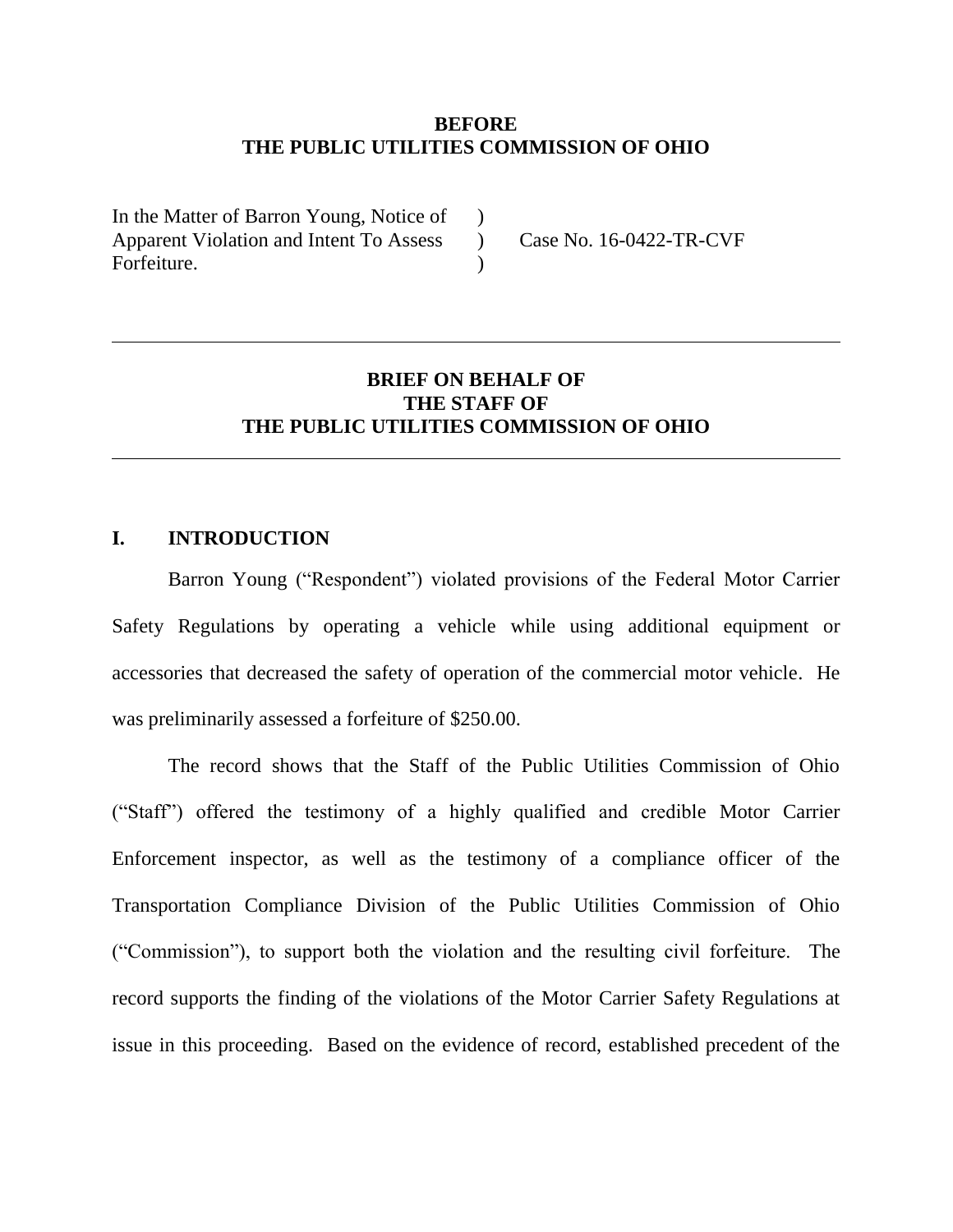Commission, and on sound public policy, the total monetary civil forfeiture of \$250.00 should be imposed against Respondent.

#### **II. STATEMENT OF FACTS**

#### **A. Procedural History of the Case**

According to Staff witness Jonathan Frye, Respondent was timely and properly provided with all required notices and process in this case. Tr. at 16. Respondent was sent a Notice of Preliminary Determination on January 29, 2016, as required and described in Ohio Admin. Code §4901:2-7-12. Staff Exhibit 2. The Notice of Preliminary Determination cited the following violation:

• 49 C.F.R. § 390.17 – Operating a CMV while texting

Respondent then filed a request for a hearing in this matter. The hearing was conducted on May 9, 2016.

# **B. Factual Background of the Violations at Issue in This Proceeding**

On October 20, 2015, Ohio State Highway Patrol Motor Carrier Enforcement Officer Melanie Kurtz conducted a roadside inspection of a vehicle being operated by Respondent, Barron Young. Tr. at 6. The inspection was performed as part of Officer Kurtz's regular assigned duties and responsibilities. *Id*. The witnesses differed in their descriptions of how the inspection occurred.

Officer Kurtz, an 8-year veteran of the State Highway Patrol Motor Carrier Enforcement division, testified that she was travelling immediately behind Mr. Young.

2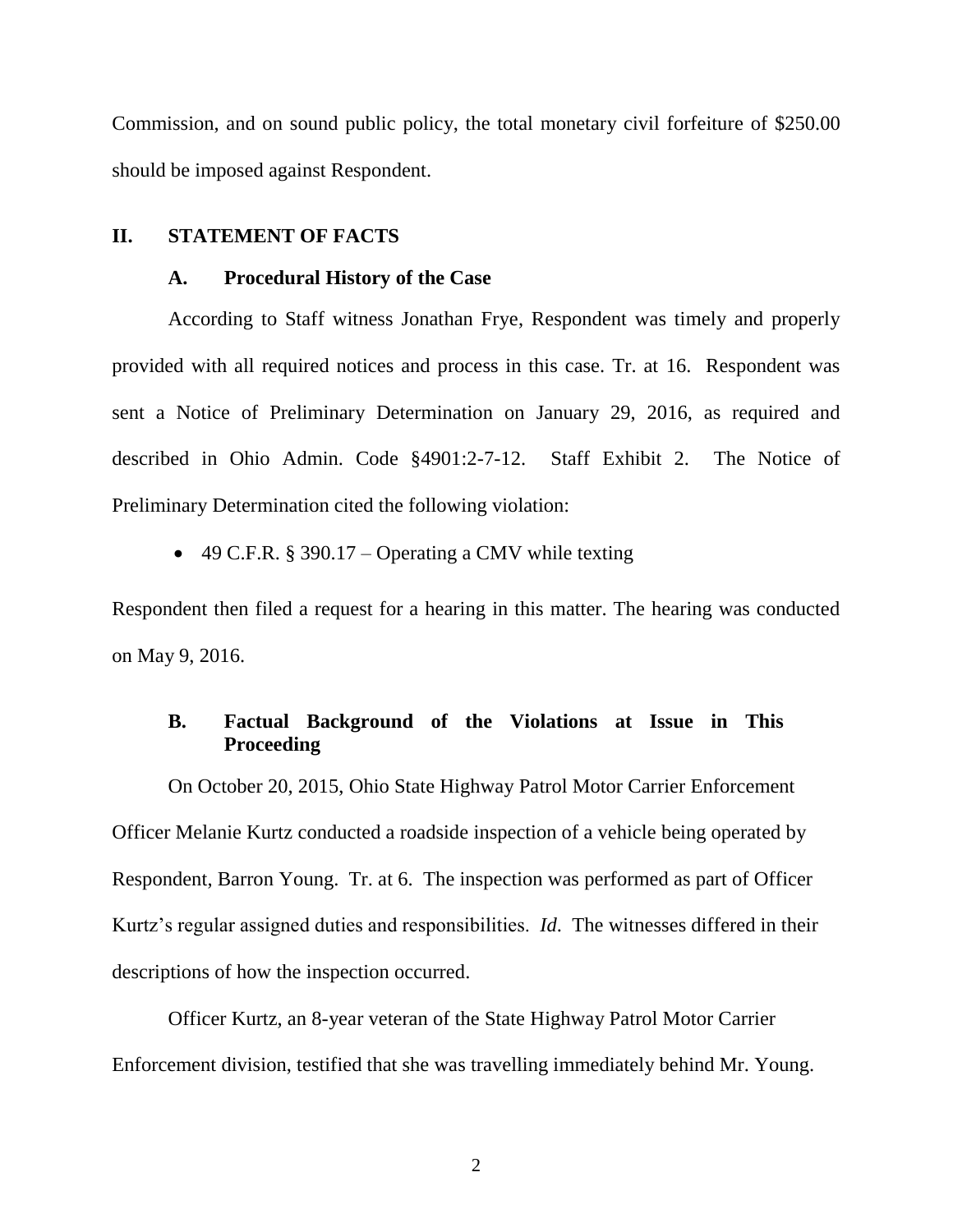As another semi was attempting to pass, Mr. Young's truck veered left, crossing into the lane of the other semi and nearly running into it. Tr. at 7.

As she overtook Mr. Young's truck, Officer Kurtz looked into his cab and noticed that Mr. Young was holding a cell phone in his right hand, and appeared to be "texting with his thumb." Tr. at 7. Because such action would be a violation of the motor carrier safety regulations, Officer Kurtz pulled over Mr. Young and conducted an inspection. Tr. at 8.

Mr. Young denied that his truck crossed the center line or in any way endangered any other vehicle. Tr. at 18. He also denied that he was texting. *Id*. He even produced records to demonstrate that he was neither texting nor placing a call. Young Ex. 1.

While the witnesses disagree on what led up to the inspection, they agree on one essential fact; indeed, the penultimate fact in this case. Officer Kurtz observed that Mr. Young was driving while holding a cell phone in one hand. Tr. at 7. Because she was driving a larger vehicle, a Chevrolet Tahoe, she could easily see into the cab. According to Officer Kurtz, it was "extremely clear" that Mr. Young was driving with one hand, holding a cell phone with the other. Tr. at 11. Even Mr. Young acknowledged that he had his cell phone in his hand when Officer Kurtz passed his vehicle. Tr. at 22.

Following the inspection, Officer Kurtz prepared a report describing the results of her inspection, citing Mr. Young for the violation noted above. Staff Ex. 1.

3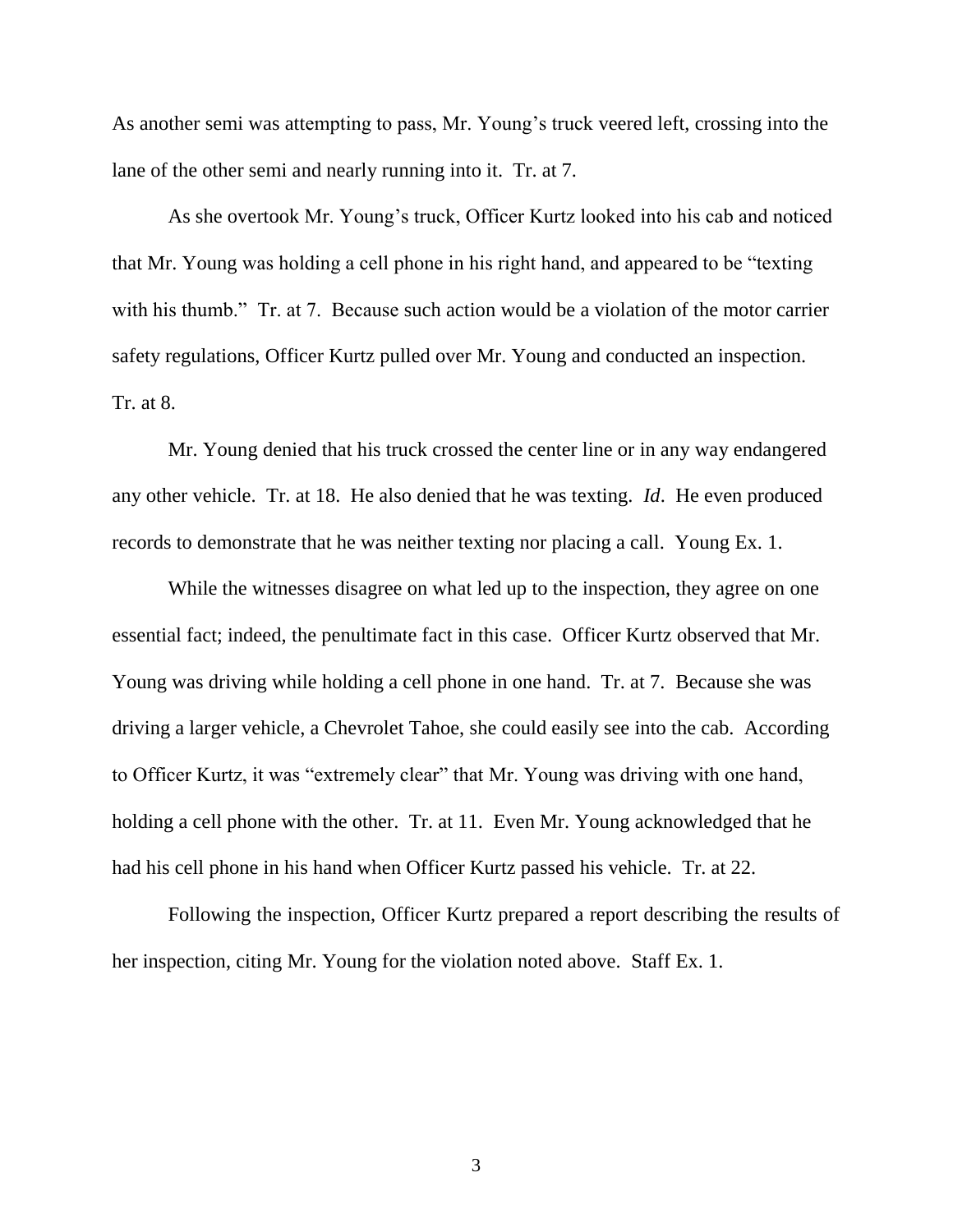#### **III. LAW AND ARGUMENT**

### **A. Drivers Must Comply with the Motor Carrier Safety Regulations.**

The Commission, as the lead agency for the Motor Carrier Safety Assistance Program ("MCSAP") in Ohio, regulates operation of commercial motor vehicles. Ohio Rev. Code § 4905.80. In furtherance of this obligation, the Commission has adopted rules governing the conduct drivers, shippers, and motor carriers that are engaged in commerce. The Commission has adopted standards for motor carrier safety pursuant to authority delegated by the Ohio General Assembly. Ohio Rev. Code § 4905.81. These rules, which are found under Ohio Admin. Code § 4901:2-5, largely adopt the U.S. Department of Transportation motor carrier safety regulations. The state has continually sought to implement programs to ensure the safety of the motoring public and to reduce accidents involving commercial motor carriers. It is the Commission's duty to keep Ohio's roadway safe from accidents involving commercial motor vehicles. Compliance with the regulations is imperative.

## **B. Respondent Failed to Comply with the Regulations by Operate a Commercial Motor Vehicle While Distracted by Accessory Equipment in Violation of 49 C.F.R. § 390.17.**

Respondent was cited for a single violation of 49 C.F.R. § 390.17. That section provides that:

> Nothing in this subchapter shall be construed to prohibit the use of additional equipment and accessories, not inconsistent with or prohibited by this subchapter, provided such equipment and accessories do not decrease the safety of operation of the commercial motor vehicles on which they are used.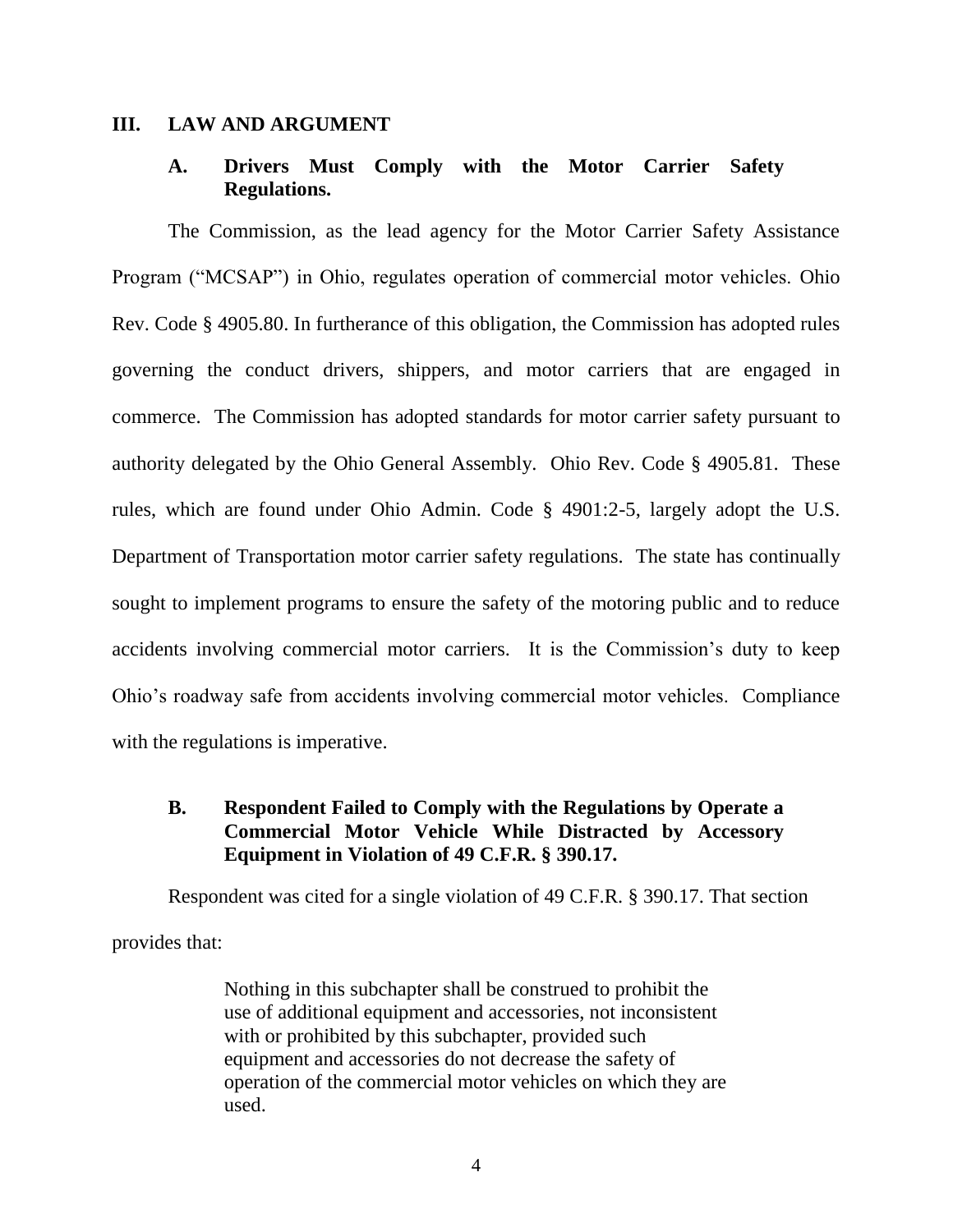While it is true that the Inspection Report, and the Notice of Preliminary Determination, Staff Exs. 1 and 2 respectively, both state that the violation was for "operating a CMV while texting," it is not relevant that Mr. Young may not have been texting, as Officer Kurtz believed, at the time that he was observed. Significantly, the regulation does not require that the driver actually be using the accessory in any particular way. It is sufficient if the accessory creates a distraction.

Initially, a cell phone is exactly the kind of device contemplated by this regulation. Question 1 of the official interpretations to 49 C.F.R. § 390.17 specifies that "[h]andheld or other wireless electronic devices that are brought into a CMV are considered 'additional equipment and accessories' within the context of § 390.17."

Officer Kurtz testified that, in her opinion, based on her experience as a motor carrier enforcement inspector, having a cell phone in your hand while driving a semi is a distraction. Tr. at 9. According to Mr. Jonathan Frye, Chief of the Compliance Division of the Commission Transportation Section, the purpose of the regulation is to ensure that drivers are focused on their duties and are aware of their surroundings. He, too, testified that just having a cell phone could be a distraction. Tr. at 17.

Mr. Young's description of how he came to have the phone in his hand demonstrates that he was distracted.

> Mr. Young: I had my phone sitting behind the cup, it was in the cup holder. The phone slid on the floor underneath my accelerator foot, so I picked the phone up, was putting it up on top of the dash, this little holder on top of the dash, and that's when she saw the phone in my hand and she pulled me over . . .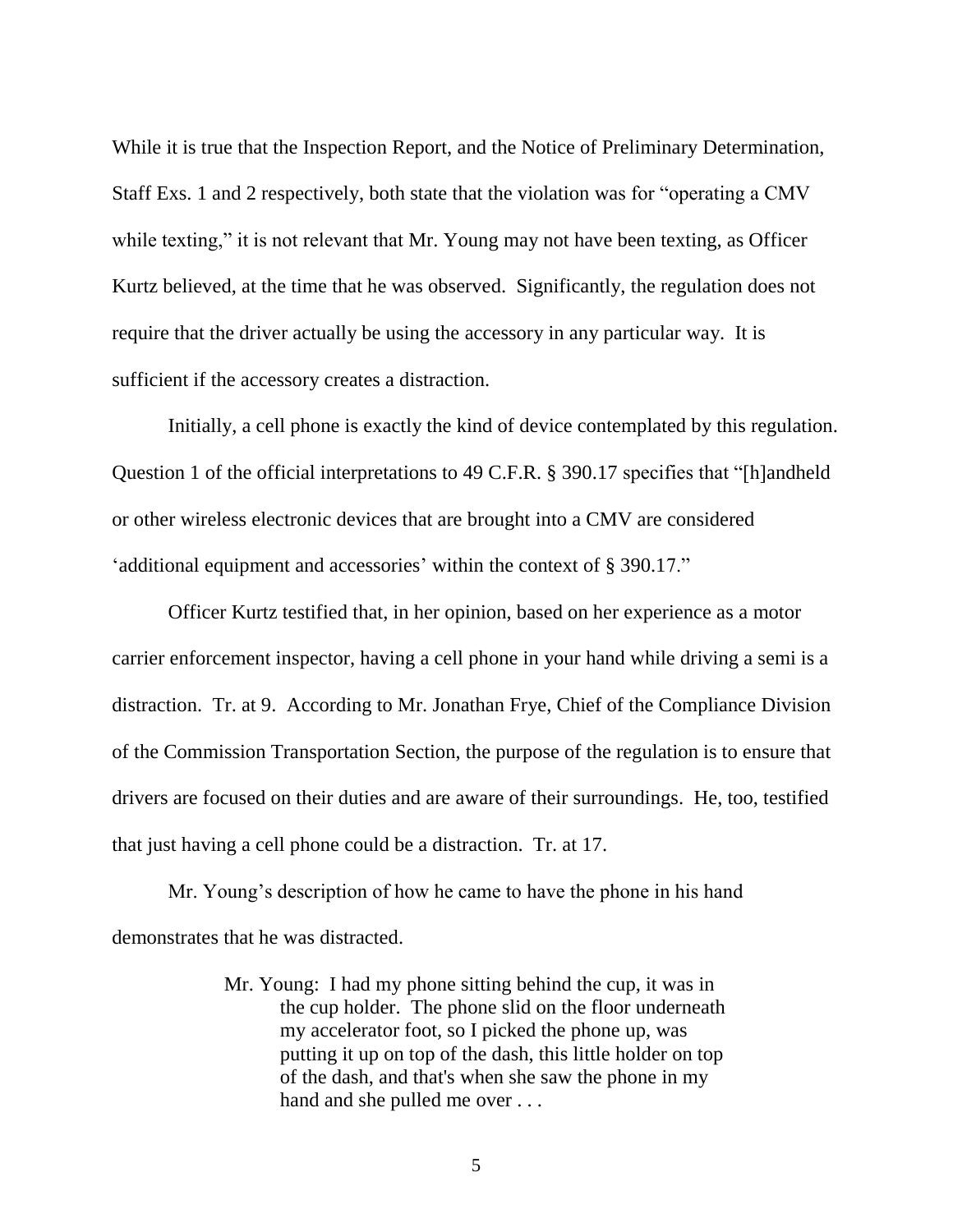Tr. at 18-19. Mr. Young was clearly distracted: by his phone falling to the floor; by the phone sliding beneath his accelerator foot; by reaching down beneath his foot to retrieve the phone; and by attempting to reposition the phone on his dashboard. Whether these distractions contributed to his erratic driving is not certain. He had to reach down to pick up an object off of the floor of his cab. Tr. at 22. It is reasonable to believe that he was distracted by his phone.

Moreover, his actions were unnecessary, and could easily have been avoided. Officer Kurtz testified that Mr. Young's driving should not have been disrupted even had his cell phone gone under his accelerator pedal. Tr. at 27. And he had ample opportunity to pull off of the side of the road, retrieve his phone, and reposition it securely without endangering himself or the driving public. Tr. at 28.

### **C. The Commission Has Authority to Assess Civil Forfeitures.**

The Commission has the statutory power to assess monetary forfeitures against motor transportation Companies for non-compliance with Federal Motor Carrier Safety Regulations. Ohio Rev. Code § 4923.99. The Legislature granted the Commission the authority to assess forfeitures for violations of the motor carrier safety provisions. *Id.*

The Commission has authority to adopt safety rules applicable to motor carrier regulation and has, in fact, adopted the Federal Motor Carrier Safety Regulations of the U.S. Department of Transportation in Title 49 of the Code of Federal Regulations, Parts 40, 367, 380, 382, 383, 385, 386, 387 and 390 through 397. Ohio Admin. Code § 4901:2- 5-03(A). The Commission has also adopted civil forfeiture and procedural rules. Ohio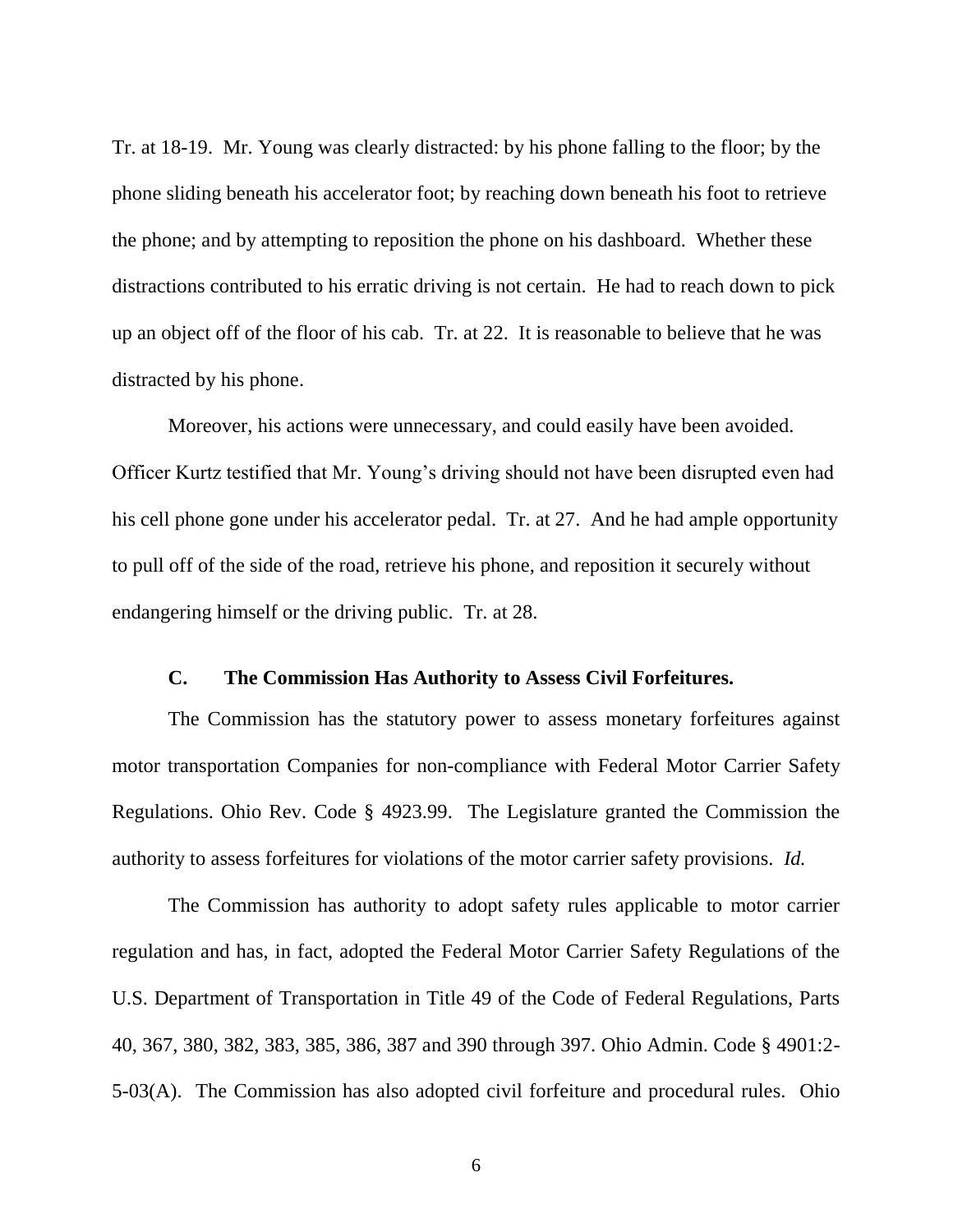Admin. Code §§ 4901:2-7-01 - 4901:2-7-22. The Commission enforces the Motor Carrier Safety Regulations for the State of Ohio.

Staff witness Jonathan Frye testified that the procedure for determining forfeiture assessments for violations of the Motor Carrier Safety Regulations is consistent with that recommended by the Commercial Vehicle Safety Alliance (CVSA). Likewise, the fine structure and forfeiture amounts are similarly consistent with those recommended by the CVSA. These procedures, and the resulting forfeiture amounts, are consistently followed and equally applied to all drivers, shippers, and carriers. Tr. at 14. In this case, the violation carries a \$250.00 forfeiture. In Mr. Frye's opinion, based on his thirteen years of experience as Chief of the Compliance Division of the Commission Transportation Department, that amount was properly and fairly assessed against Mr. Young. Tr. at 16.

### **IV. CONCLUSION**

Based on the record produced at the hearing and for the reasons stated herein, the Staff respectfully requests that the Commission find that the Respondent violated Section 390.17 of the Federal Motor Carrier Safety Regulations, and that the Commission hold Respondent liable for the civil forfeiture of two hundred fifty dollars (\$250.00) as recommended by the Staff.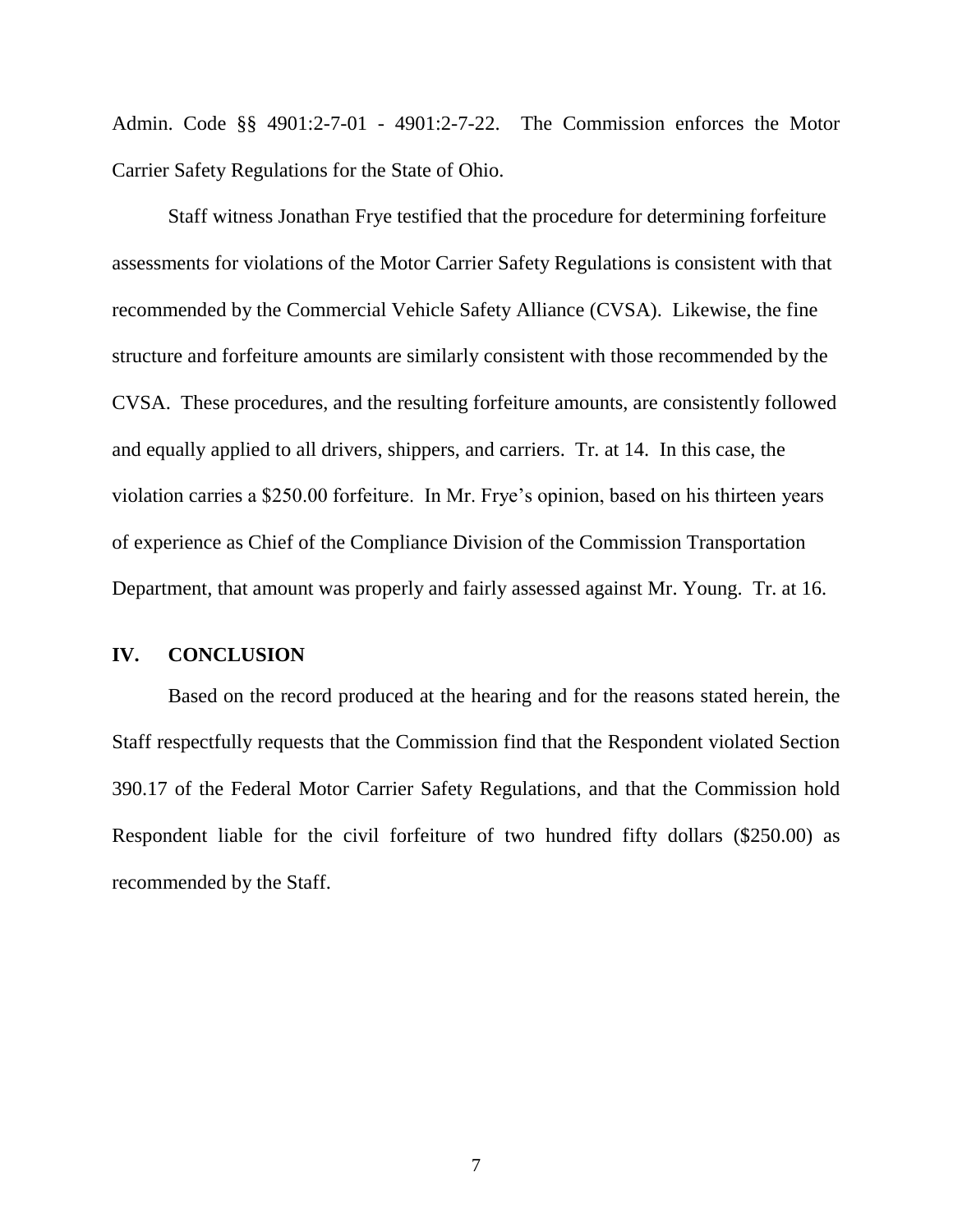Respectfully submitted,

*Werner. L. Margard III*

**Werner L. Margard III** Assistant Attorney General Public Utilities Commission of Ohio 30 East Broad Street,  $16^{th}$  Floor Columbus, Ohio 43215 (614) 466-4395 FAX: (614) 644-8764

### **CERTIFICATE OF SERVICE**

I hereby certify that a true copy of the foregoing **Brief on Behalf of the Staff of the Public Utilities Commission of Ohio** was served by regular U.S. mail, postage prepaid, and fax, upon the following parties of record, this  $3<sup>rd</sup>$  day of June, 2016.

*Werner. L. Margard III*

**Werner L. Margard III** Assistant Attorney General

#### **PARTIES OF RECORD:**

Barron Young 3639 Bearwood Drive Indianapolis, Indiana 46235